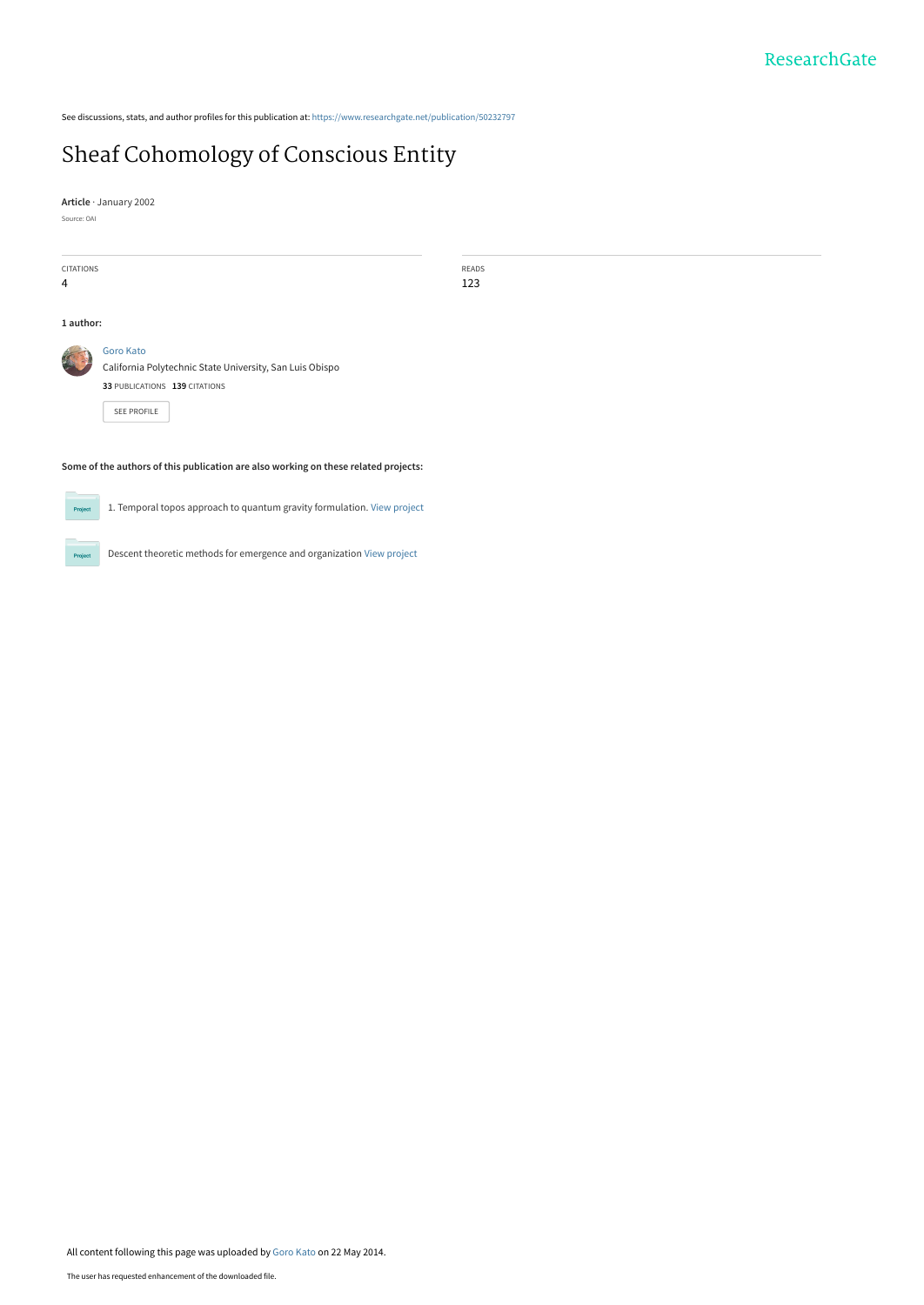### Sheaf Cohomology of Conscious Entity

Goro Kato Mathematics Department California Polytechnic State University San Luis Obispo, C. A. 93407 U. S. A. (FAX: 805-756-6537 and e-mail: gkato@calpoly.edu)

#### Abstract

 $\frac{1}{\sqrt{1-\frac{1}{2}}}$ 

1.

 $\frac{1}{1}$ 

 $\begin{bmatrix} 1 \\ 1 \end{bmatrix}$ 

 $\begin{matrix} \vdots \\ \vdots \end{matrix}$ 

 $\frac{1}{1}$ 

 $\frac{1}{\Gamma}$ 

 $\left\{\begin{array}{c} \end{array}\right\}$ 

 $\frac{1}{1}$ 

 $\left| \begin{array}{c} \end{array} \right|$ 

 $\int_{\mathbf{r}}$ 

 $\begin{bmatrix} 1 \\ 1 \end{bmatrix}$ 

 $\overline{ }$ 

 $\frac{1}{2}$ 

I.

i

 $\frac{1}{2}$ 

Awareness of a conscious entity can exist without elements; therefore, the general notion of an object of a category is employed. One of the characterization of understanding is: for a given local information (awareness) there exists a global information whose restriction is the given information. For such mental activities, category and sheaf theories are employed to formulate consciousness. We will show that the cohomology (more general precohomology) object, a subquotient object, better represents the essence of a conscious entity than an object itself. We will also give a definition of an observation to fonnulate the collapse of the wave and the wave property.

Keywords: consciousness, category, sheaf, cohomology, limit

#### 1 Introduction to Category and Sheaf

 $a \in \Gamma$ 

In our earlier work,  $[10]$ , we introduced the notion of *conscious universe*  $\hat{T}$  (note that in  $[10]$  we used  $U$  for the conscious universe) as a category of presheaves on the category associated with a topological space. More precisely,  $\hat{T}$  is the category of contravariant functors from the category  $T$  associated with a topological space  $T$  to a product category  $\prod C_{\alpha}$  of categories where  $\Gamma$  is an index set. The category  $T$  is said  $\alpha \in \Gamma$ 

to be the *generalized time category* (or *generalized time space*) when the real line **R** is embeddable in T. Such a contravariant functor P in  $\hat{T}$  is said to be a presheaf defined on *T* with value in  $\prod C_a$ . Namely,

$$
\hat{T} = \left(\prod_{a \in \Gamma} C_a\right)^{T^{op}}
$$
 (1)

To be more explicit, for an object  $V$  in  $T$ , i.e., an open set  $V$  of  $T$ , and for an object  $P$ in  $\hat{T}$ . We have  $P(V) = (P_{\alpha}(V))$ ,  $\alpha \in \Gamma$  where each  $P_{\alpha}(V)$  is an object of  $C_{\alpha}$ . Recall that a *conscious entity* is a presheaf P in  $\hat{T}$  where  $\{C_a, \alpha \in \Gamma\}$  represents the totality of mental and physical categories of conscious entities. Further note that some of the categories in the product category are discrete categories with structures, i.e. categories <sup>t</sup>

International Journal of Computing Anticipatory Systems, Volume 12, 2002 Edited by D. M. Dubois, CHAOS, Liege, Belgium, ISSN 1373-5411 ISBN 2-9600262-6-8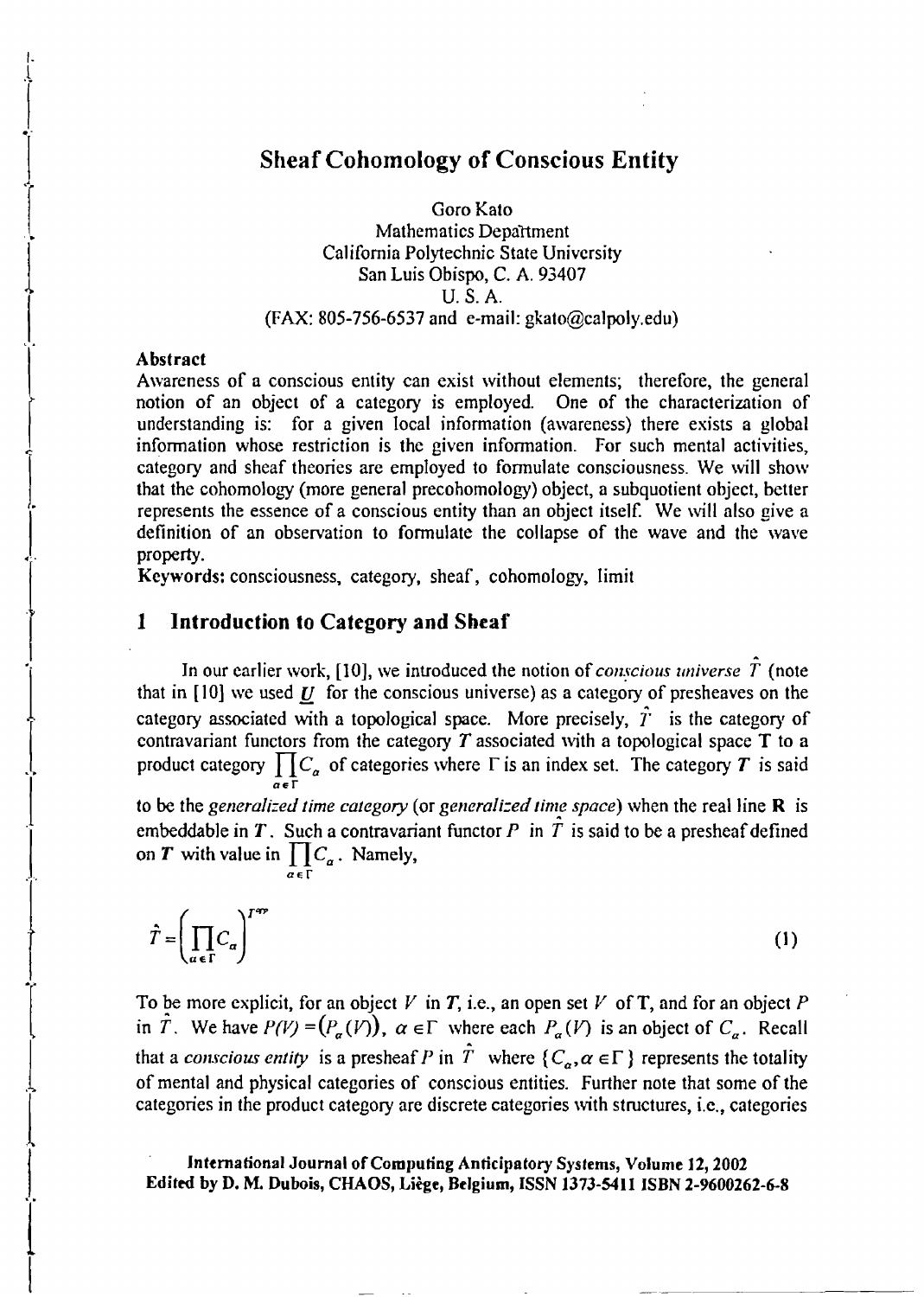with no morphisms  $\ell$  namely, identity morphisms only) but with specifically given structures in those categories (see Part 3). A functor  $F$  between discrete categories is an assignment of objects. That is, for an identity morphism  $I_x$  of object X, we have F  $(I_x) = I_{xx}$ , by regarding  $X = I_x$ . An embedded real line **R** in **T** corresponds to *time.* In the program which will be described in Part 3, it may be important to consider  **as** associated with each P. Namely, **R** should be written as  $R_p$ . Then, for objects P and Q in  $\overline{T}$ , there is an isomorphism from  $R_P$  to  $R_Q$ , Let *i* be an embedding from **R** to **T**. Then *i* induces a functor from the category of presheaves on **T** to the category of Then *i* induces a functor from the category of presheaves on  $T$  to the category of presheaves on  $R$  denoted as  $i^{-1}$ . (See [4] for operations among sheaves.) That is, for  $P$ in  $\hat{T}$ ,  $i^{-1}(P)$  is a presheaf on **R**, namely, the restriction of *P* on **R**. One often writes  $i^{-1}(P)$  as  $P_{1R}$ . There are different types of consciousness in the usual sense. The first is *awareness,* which is in this sheaf theoretic definition of consciousness, *P(V) is awareness*, which is in this sheat theoretic definition of consciousness,  $P(V)$  <br>=  $(P_{\alpha}(V))$ ,  $\alpha \in \Gamma$  in the category  $\prod C_{\alpha}$ . In Zen philosophy, one begins with the  $\overline{a}$ er

 $\mathbf{r}$ ..

I. "'<br>|-

I

 $\int$ 

 $\vert$ 

 $-$ 

."I I i I  $\mathbf{r}$ !

of a .

 $\begin{array}{c} \begin{array}{c} \begin{array}{c} \end{array} \\ \begin{array}{c} \end{array} \end{array} \end{array}$ 

concept of being here and now. Then one reaches the stage of having no thoughts so that each component of  $P(V \cap R)$  in each category  $C_{\alpha}$  is a trivial (final) object. We will return to this topic in Part 3. (As an elemental introduction to Zen, one may read [17].) The second type of consciousness is *attention*. When one has a thought on a certain topic, it is the component  $P_{\alpha}(V)$ , the image of the projection from  $P(V)$  in  $\prod C_{\alpha}$  to a particular category  $C_{\alpha}$  where  $\alpha \in \Gamma$ 

Now we should answer the following natural questions for this sheaf and category l' formulation of consciousness.

# $\begin{array}{c} 1.1 \quad \text{``Why} \end{array}$   $\begin{array}{c} \text{Category?''} \end{array}$

Cognitive awareness has been considered to have clear existence, as Rene Descartes indicated *thinking implies existing.* However, for a conscious entity *P,* a certain 1 component  $P_a(V)$  of the awareness  $P(V)$ , for a generalized time period *V*, need not indicated *thinking implies existing*. However, for a conscious entity  $P$ , a certain<br>component  $P_a(V)$  of the awareness  $P(V)$ , for a generalized time period  $V$ , need not<br>consist of elements. That is, it is just an object elements in an object, they are said to be *thoughts*. For two objects  $P$  and  $Q$  in  $T$ , namely, two conscious entities, the communication from P to Q in a category C is a correspondence from P to Q. For the sake of simplicity, we did not index P and Q, namely, we regard P and Q in the category C as the C-components of P and Q in  $\hat{T}$ . That is, for *U* and *U'* in the generalized time category *T*, the information  $P(U)$  for the generalized time *U* is communicated to  $Q(U')$  over *U'* by a morphism  $P(U) \longrightarrow Q(U)$  in the category C. This type of communication is said to be a *horizontal communication* in [10]. When  $U=U'$ , such a morphism from  $P(U)$  to  $Q(U)$ *horizontal communication* in [10]. When  $U=U'$ , such a morphism from  $P(U)$  to  $Q(U)$  is a *natural transformation* in the usual sense from functor P to functor  $Q$ . In particular, the identity map  $\rho_U^U: P(U) \longrightarrow P(U)$  in C is the *self-awareness* of a conscious entity P in category C. Rene Descartes said, "I think. Therefore, I am."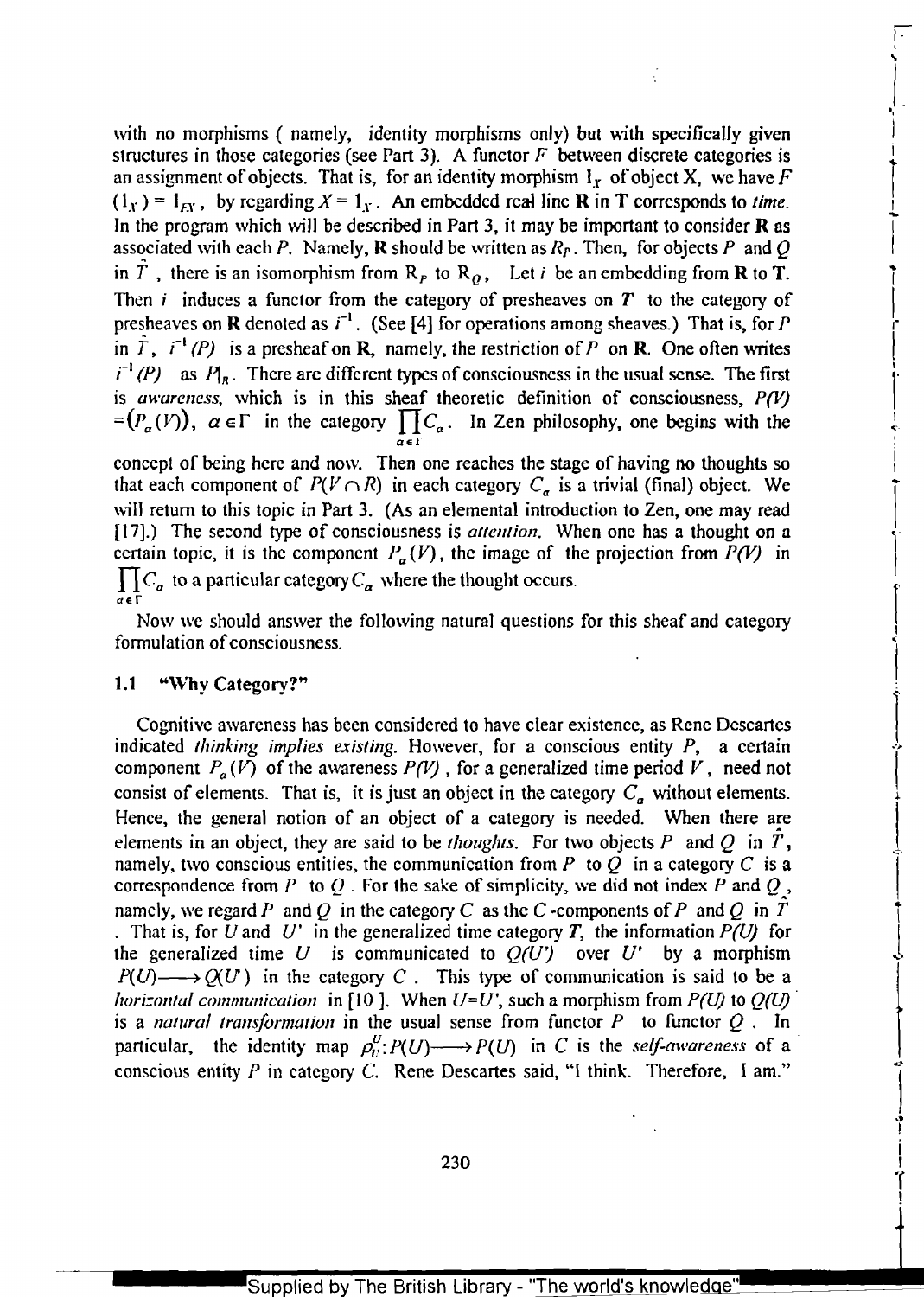Descartes would say in the above sheaf theoretic sense "I am aware, i.e.,  $\rho_U^E: P(U) \longrightarrow P(U)$ . Therefore, 1 am." A vertical communication is an information flow from P to P. Namely, for an object U in T, a vertical communication within P is an assignment from category  $C_{\alpha}$  to category  $C_{\beta}$  defined by  $I_{\beta}^{\alpha}:P_{\alpha}(U)\longrightarrow P_{\beta}(U)$ . For example, when a conscious entity *P* studies a certain mathematical field  $C_{\alpha}$  to understand another field  $C_{\beta}$ , this vertical communication  $I_{\beta}^{\alpha}:P_{\alpha}(U)\longrightarrow P_{\beta}(U)$  is an interpretation of the information that *P* has in the category  $C_a$  as the information in the category  $C_b$ . Then, as shown in [10], for a horizontal communication of information in  $C_a$ ,  $I^{\alpha}_{\beta}$  induces a horizontal communication in  $C_{\beta}$ . (See [14], [2], [16] for category theory, where [16] treats categorical sheaf theory as well.)

#### 1.2 "Why Sheaf?"

-;.

 $\vert$ 

 $\vert$ 

I I

l'

 $\begin{bmatrix} 1 \\ 1 \end{bmatrix}$ 

 $\begin{array}{c}\n\hline\n\downarrow \\
\hline\n\downarrow \\
\hline\n\downarrow \\
\hline\n\downarrow\n\end{array}$ 

 $\mathbf{r}$ I .~ I i

'r" I !

 $\div$ 

Especially in the study of algebraic geometry and complex analytic geometry, sheaf theory and sheaf cohomology theory have been used to connect local properties to<br>global properties. As is described in [10], in this formulation, sheaf theoretic<br>restriction map  $\rho_U^T$  from  $P(U)$  to  $P(U)$  is interpreted morphism in a category. Namely, if a section *s* in P(U), which is called a *thought*, is obtained as  $s \in \rho_{\Gamma}^{\Gamma}(s')$ , where s' is a section of PA'), then section s' is said to be an understanding of section *s*. We also say that *s* is *understandable (or perceivable)* if such a *V* exists satisfying  $s = \rho_U^T(s')$ , and  $\rho_U^T$  is also said to be a *perception morphism*. When there does not exist such a  $V \neq U$ , s is said to be *preunderstandable*. We will consider this idea in Part 3. As in music or literature, when only a few notes or words are shown, such information is not understandable until enough information is obtained by extending a generalized time period. This corresponds to a covering in sheaf theory.<br>
(See Part 3 for a more precise formulation.) One can also formulate the notion of a<br>
unique understanding and a misunderstanding of a An extension (or understandable) problem: for a given thought s in  $P(U)$  whether there exists a thought s' in  $P(V)$  so that  $\rho_i^{\Gamma}$  may map s' onto s, or not (that is, whether  $\rho_L^{\Gamma}$  is epimorphic or not) is an important question. When such an s' exists, s' is said to be an extension of thought *s*. Note that in sheaf theory, if for any open sets  $U \subset V$ ,  $F(V) \longrightarrow F(U)$  is always epimorphic (surjective), then F is said to be a flabby sheaf. It is a simple exercise to rephrase such a notion as a. unique extension of *s* in terms of consciousness terminology. When it is impossible to extend *s* beyond *P(V)*, then *s*' is said to be a *terminal thought* of *s*. Thus, brain functions from local information to global information correspond to realization of the local information as the restriction of the global infonnation in the above sheaf theoretic sense. Two initial motivations for using sheaves for conscious entities are the following. At the very moment when one notices (or discovers) something after some effort, one usually recognizes the fact of discovering before knowing what it is. This type of recognition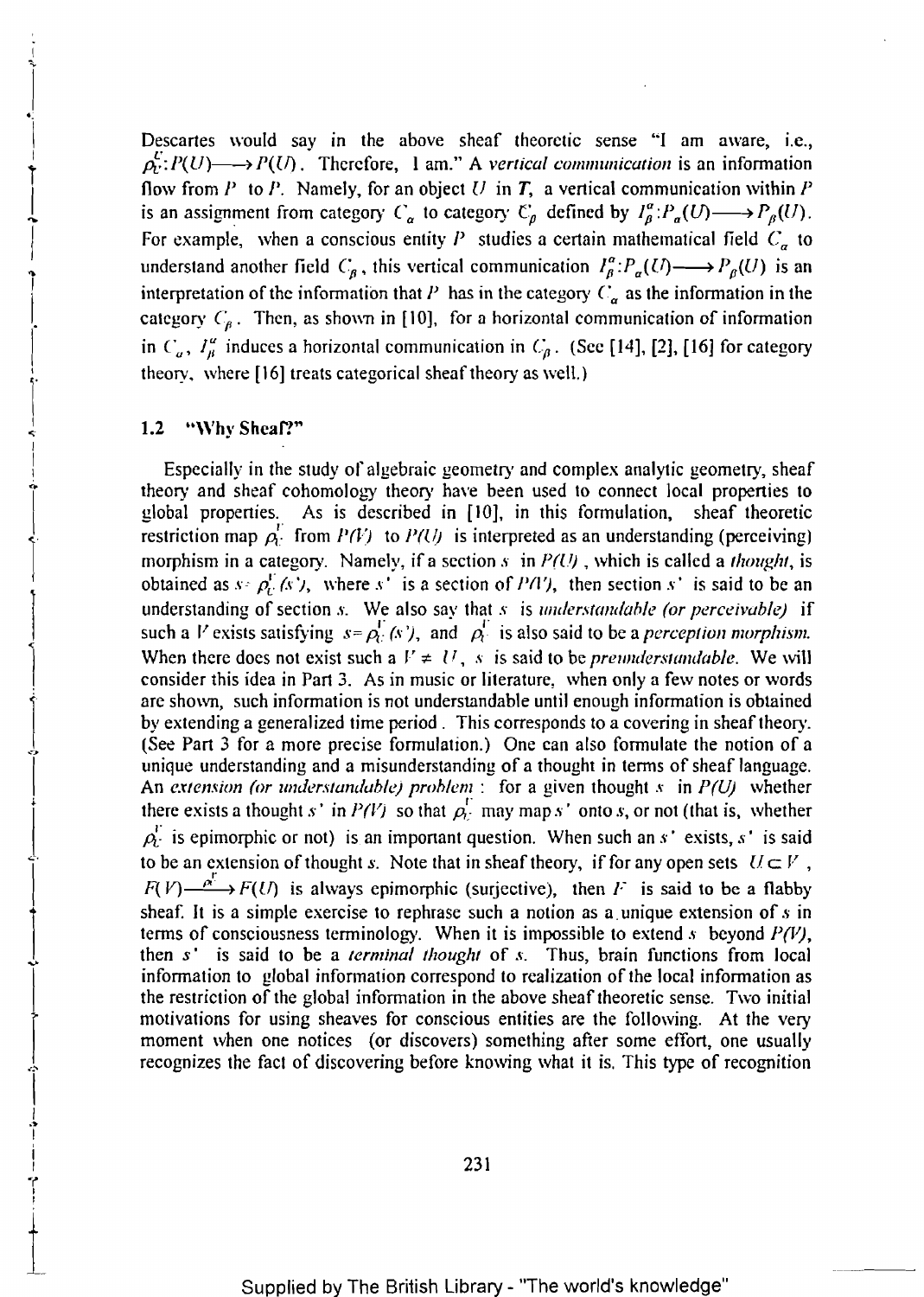corresponds to the map  $\rho_U^{\Gamma}$ . A reason why *P(U)* rather than  $P_I = \lim_{\epsilon \to 0} P(U)$  is considered is that one needs a generalized time period  $U$  rather than the exact moment to have awareness.

For applications to physics, the most realistic model for a conscious entity in our sheaf theoretic formulation is the following. Let  $\Omega$ <sub>z</sub> be the set of all objects (open sets)

in T containing  $\xi \in \mathbf{R}$ . For P in T, the object in the product category  $\iint_C \mathcal{C}_a$  $\alpha \in \Gamma$ 

$$
P(\Omega_{\xi}) = \{ P(V) | V \in \Omega_{\xi} \}
$$

indicates the totality of *P*'s awareness at time  $\bar{5} \in \mathbb{R}$ . Or, for *P* to exist at  $\bar{5} \in \mathbb{R}$  is to assign an object  $P(\Omega_i)$  of  $\prod C_a$ . See [1], [6]. [11], or [4] for sheaf theory and sheaf  $\alpha \in \Gamma$ cohomology which will be needed in Part 2.

#### **2 Cohomologies, Precohomologies, and Limits**

In part I, a horizontal communication is a morphism between two conscious entities *P(U)* and  $Q(U)$  in a category C. In general, let us consider a sequence in C:

$$
---^{r} \to P(U) \xrightarrow{\delta} Q(U) \xrightarrow{\circ} R(U^{n}) \xrightarrow{\eta} ---
$$
 (2)

such that this sequence forms a cochain complex. Namely, any consecutive composition of morphisms in (2) is trivial. In tenns of conscious entities. the composite of any consecutive communication is trivial. Then the cohomology at *Q((I* ') , denoted by  $H^*$  ( $\rightarrow$   $\rightarrow$   $Q(U)$ )  $\rightarrow$   $\rightarrow$   $\rightarrow$ ), is defined as the *subquotient* 

 $Ker\varphi$  *l* lm $\delta$ . (3)

Let us consider special cases of the above sequence next. In the case where there is only one conscious entity *Q* , i.e., the above sequence becomes

$$
-\cdots-\cdots\rightarrow 0 \longrightarrow Q(U)\longrightarrow 0 \longrightarrow -\cdots \tag{4}
$$

Then the cohomology at  $Q(U)$  is  $Q(U)$  itself. That is, the subobject of  $Q(U)$  which has no influence on anyone is the whole  $Q(U)$ , and no one influences  $Q$ . Namely, the subquotient  $Ker\varphi_U/m\delta_U$ , the cohomology at  $Q(U)$ , is  $Q(U)$  itself. Next, consider the case where there are only two conscious entities involved. That is. the above sequence becomes

; J I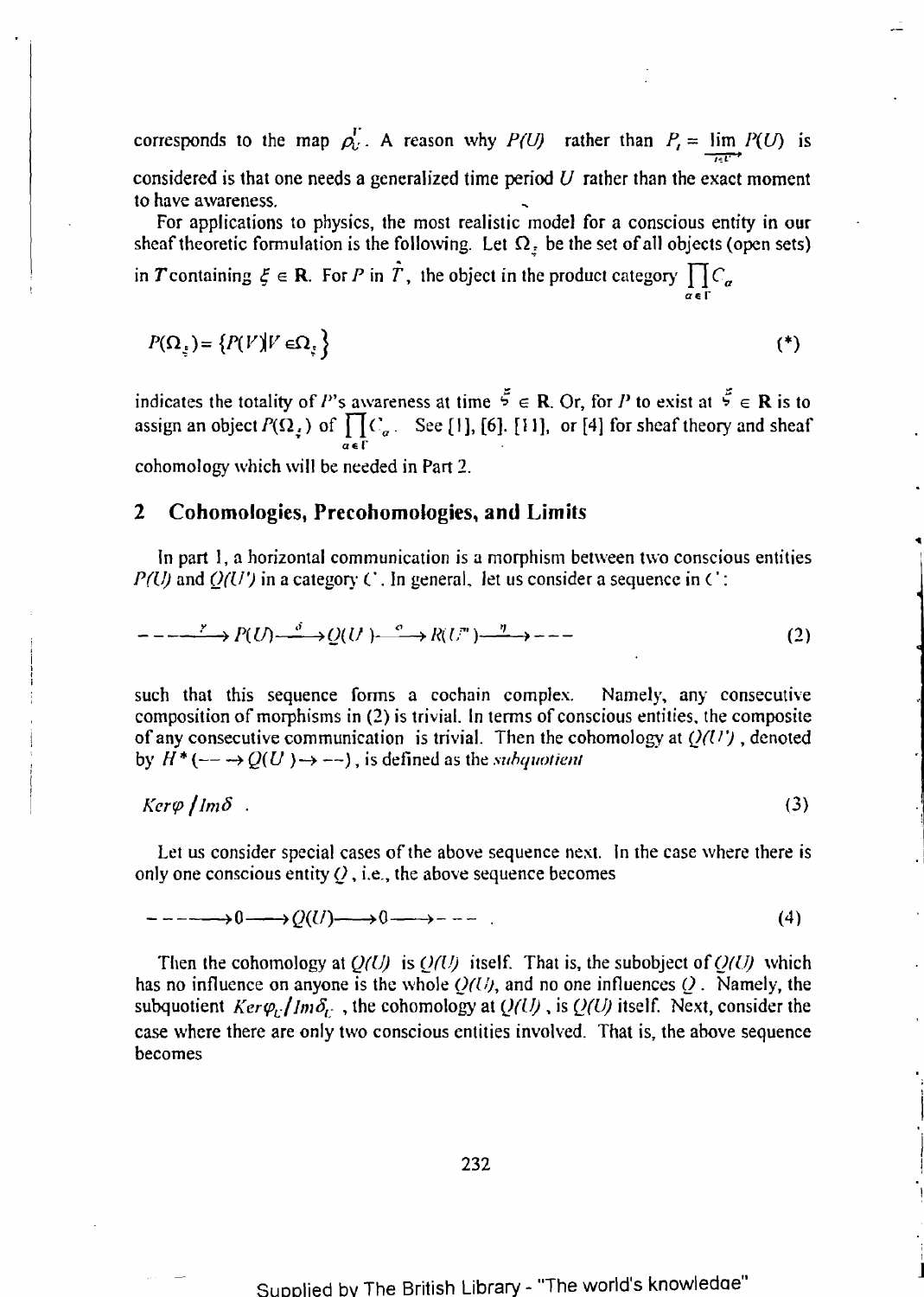$$
-\cdots \longrightarrow 0 \longrightarrow P(U) \longrightarrow \longrightarrow Q(U) \longrightarrow 0 \longrightarrow \cdots \longrightarrow (5)
$$

Then the cohomology at  $Q(U)$  is the quotient  $Q(U')$  lm  $\delta_U$ . That is, the cohomology at  $Q(U')$  is the quotient object obtained by regarding the influence or information  $Q(U)$  receives from  $P(U)$  as the trivial part of  $Q(U')$ . On the other hand, the cohomology at  $P(U)$  is the subobject *Ker*  $\delta$ . In this case, there is no influence from anyone, and the "core" or "private" conscious part is what  $P$  does not share with anyone. As one can observe from these special cases, the cohomology at a conscious entity approximates the core and private consciousness of the entity. When one meditates, (without communication with anyone, namely, *Ker-part,* and closes eyes and r listens to nothing, namely, not influenced by anyone, namely, *modulo Im*-part), the cohomology represents the real identity of a conscious entity. However, this is merely the first step in Zen meditation. Some of the goals in meditation will be fonnulated in Part 3.

In the study of consciousness, it is too strong to assume that sequence (2) always fonns a cochain complex. Namely, the influence of influence will not be lost in general. One needs a stronger invariant than cohomology for a sequence which need not be a cochain complex. Such an invariant should coincide with the notion of cohomology\vhen

the sequence happens to be a cochain complex. From a sequence, which is a not necessarily a cochain complex

$$
-\cdots \longrightarrow P(U) \stackrel{\delta}{\longrightarrow} Q(U) \stackrel{\varphi}{\longrightarrow} R(U^{n}) \stackrel{\eta}{\longrightarrow} \cdots
$$

like  $(2)$ , we construct the following sequence:

l

 $\begin{matrix} \vdots \\ \vdots \end{matrix}$ 

 $\parallel$ 

 $\begin{matrix} \vdots \\ \vdots \\ \vdots \\ \vdots \end{matrix}$ 

 $\begin{bmatrix} 1 & 1 \\ 1 & 1 \end{bmatrix}$ 

 $\overline{\phantom{a}}$ 

 $\ddot{\downarrow}$ I

$$
---\longrightarrow \frac{\delta^{*}}{\delta^{*}}\mathcal{Q}(U)\Big/_{Im(\delta\circ\gamma)}\xrightarrow{\varphi^{*}} R(U')\Big/_{Im(\varphi\circ\delta)}\xrightarrow{\eta^{*}}---.
$$
 (6)

One can confirm that sequence (6) becomes a cochain complex. Then we define the *precohomology* at  $Q(U)$  as the cohomology of the cochain complex (6), i.e.,

$$
Ker\varphi^* /_{Im\delta^*} \tag{Pre. 3}
$$

We write the precohomology as  $Ph^*(- \rightarrow Q(U) \rightarrow --)$ . There is a dual definition for constructing a cochain complex. See [7] for this construction, the self-<br>duality theorem, and related properties of precohomology.

The basic yoga for considering cohomology (or precohomology) is that the true nature of a conscious entity in a complex of network of communication and influence in a society is the cohomological object, i.e., the subquotient not the object itself. That is, one should consider the *derived category of conscious entities.* See [ 6], [4] for the theory of derived category.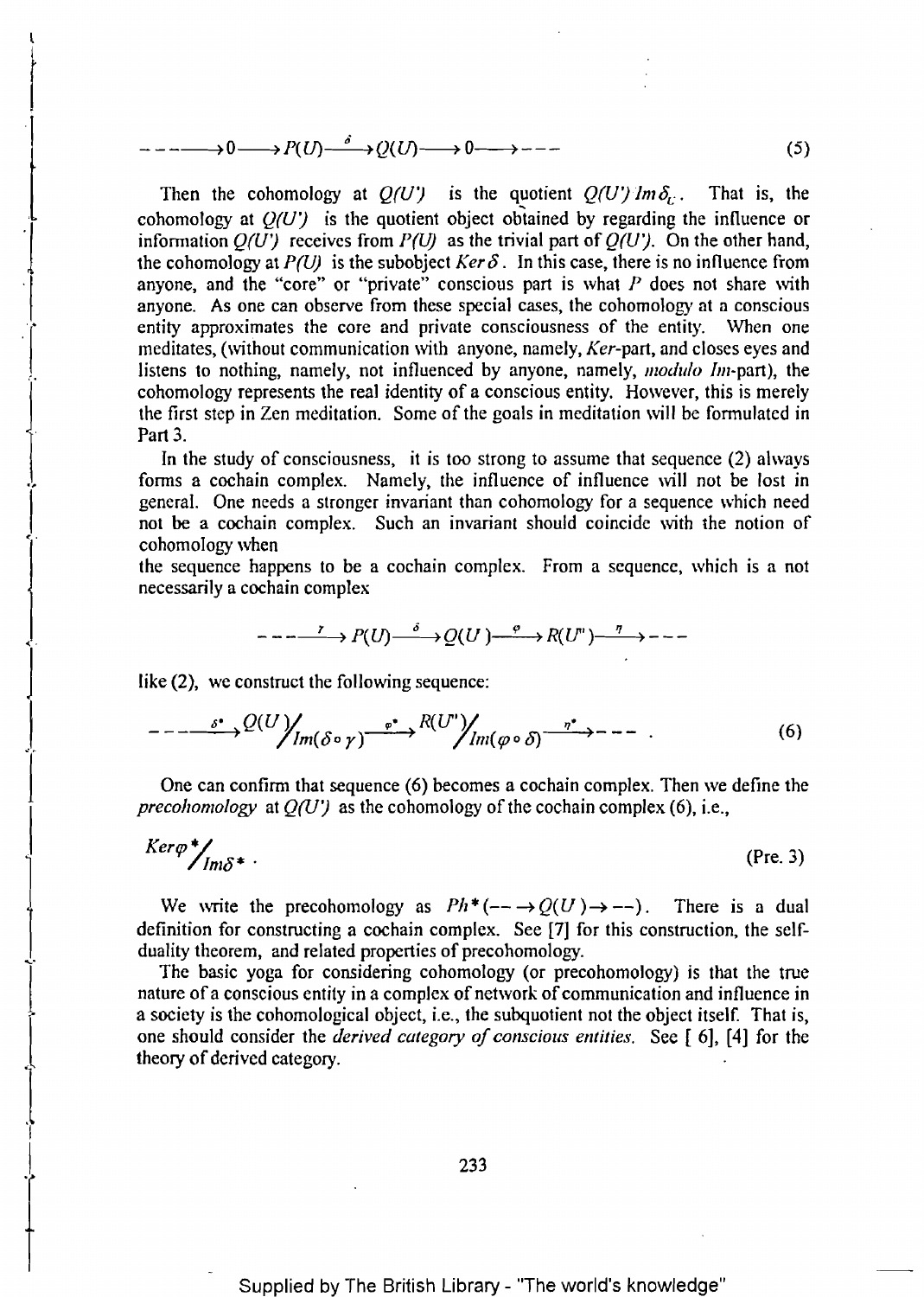*Remark* Let  $Co^+(\hat{U})$  be the category of complexes of conscious entities and let P<sup>\*</sup> be an object of  $Co^+(\hat{U})$ . Then such an object  $P^*$  is considered as a community or society of conscious entities. We will study the hypercohomology of  $P^*$  and spectral sequences associated with a generalized time period and  $P^*$  in a forthcoming paper [8].

•

 $\begin{array}{c} \n\end{array}$ 

'f

1" 1

I

!

I  $\frac{1}{1}$ f

C

 $\mathbf l$ 

 $\int$ I

> .. I

r ,

.• • I

 $\ddagger$ 

----I-. i

Next we will consider the notions of inverse limit and direct limit in the context of consciousness. One will notice that the inverse limit of a conscious entity is coherency of conscious entity. Let *P* be an object of  $\hat{T} = \left(\prod_{\alpha \in \Gamma} C_{\alpha}\right)^{1/n}$ . That is, *P* is a conscious entity. Then, for *V* in *T*, *P(V)* is an object of  $\prod_{\alpha} C_{\alpha}$ . Namely, *P(V)* can be expressed  $\overline{a}$  $\in$   $\Gamma$ as  $P(V) = (P_a(V))_{a \in \mathbf{f}} \in \prod C_a$ .  $\alpha \in \Gamma$ 

Conversely, a family of presheaves  $P_a: T^{opp} \longrightarrow C_a, \alpha \in \Gamma$ , determines a presheaf  $P:T^{opp} \longrightarrow \prod C_{\alpha}$ . That is, we have  $\hat{T} = \left| \prod C_{\alpha} \right|^{T} = \prod (C_{\alpha}^{T^{app}})$ .  $\prod_{\alpha \in \Gamma} C_{\alpha}$ . That is, we have  $I = \left( \prod_{\alpha \in \Gamma} C_{\alpha} \right) = \prod_{\alpha \in \Gamma} C_{\alpha}$ .

From part 1, we have the vertical communication  $I_{\beta}^{\alpha}:P_{\alpha}(U)\longrightarrow P_{\beta}(U)$  within the conscious entity P. This communication  $I_{\beta}^{\alpha}$  is a typical brain function of the conscious entity *P*. Then  $I_{\beta}^{\alpha}$  induces  $\overline{I_{\beta}^{\alpha}}$ :  $C_{\alpha}^{I^{\alpha} \gamma} \longrightarrow C_{\beta}^{I^{\alpha} \gamma}$  such that  $\overline{I_{\beta}^{\alpha}}(P_{\alpha}) = I_{\beta}^{\alpha} \circ P_{\alpha}$ . Consequently, we obtain

$$
---\longrightarrow C_{\alpha}^{T^{*r}}\xrightarrow{\overline{I_{\beta}^{*}}}\cdots\xrightarrow{I_{r}^{T^{*r}}}\xrightarrow{\overline{I_{r}^{*}}}\cdots\xrightarrow{\overline{I_{r}^{T^{*r}}}}---\cdots
$$
\n(7)

Then, define an inverse limit of conscious entities as

$$
\lim_{\delta \in \Gamma \subset \Gamma} C_{\alpha}^{\ T^{*r}} = \{ ((P_{\alpha}) \in \prod_{\alpha, \beta \in \Gamma} C_{\alpha}^{\ T^{*r}} : \overline{I_{\beta}^{\alpha}}(P_{\alpha}) = P_{\beta}, \alpha, \beta \in \Gamma \} \ . \tag{8}
$$

That is, the inverse limit  $\lim_{a \to c} C_a^{T^{app}}$  is a subcategory of the conscious universe  $\Big|$ .  $\hat{T} = \left(\prod_{\alpha \in \Gamma} C_{\alpha}\right)^{T^{qp}} = \prod_{\alpha \in \Gamma} (C_{\alpha}^{T^{qp}})$ . Let  $\pi_{\alpha} : \lim_{\alpha \in \Gamma^{qr}} C_{\alpha}^{T^{qp}} \longrightarrow C_{\alpha}^{T^{qp}}$  be the natural projection to satisfy the universal mapping property. One can also prove  $\int$  $\lim_{a \to \infty} C_a^{T^{ap}} = \left( \lim_{a \to \infty} C_a \right)^{T^{ap}}$ . From the definition (8) of the inverse limit, the inverse limit is a collection of vertically well communicated conscious entities. The inverse limit  $\lim_{\alpha \to \infty} C_{\alpha}^{T^{**}}$  is said to be the collection of coherent or comprehensive conscious entities.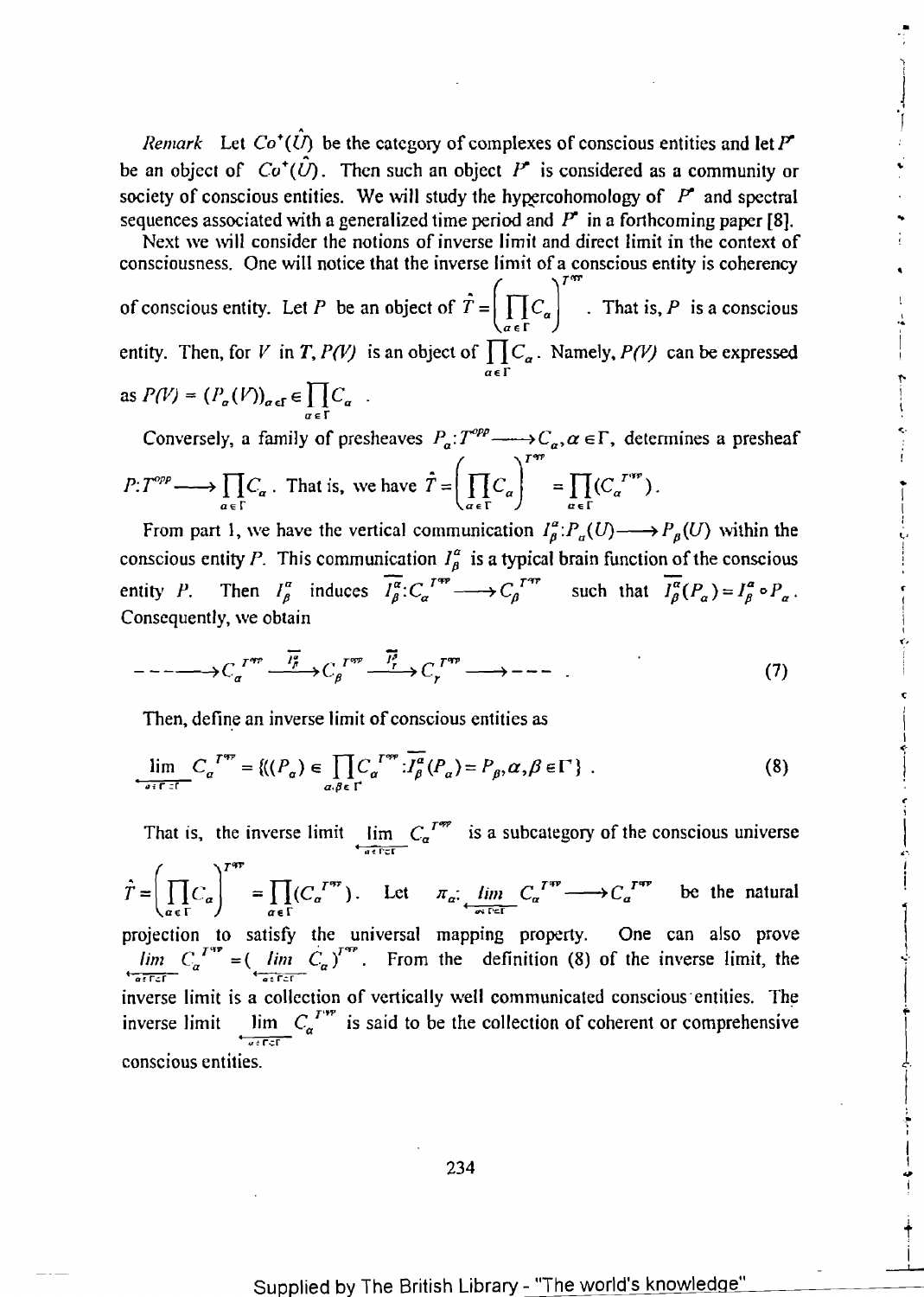On the other hand, the meaning of the corresponding dual limit of the inverse limit, i.e., the direct limit  $\lim_{a \to \infty} C_a^{T^{app}}$  may be read as the collection of *final awareness of CO/l.\"CiOUJ* emitie.\'.

Next, let us consider a direct Iimit. Intuitively speaking, we make a generalized time period small. For the sequence in a category  $C$  as in (2)

$$
--- \longrightarrow P(U) \longrightarrow Q(U) \longrightarrow R(U^{n}) \longrightarrow R(U^{n}) \longrightarrow --- ,
$$
 (9)

first take the inverse limit in the category  $C$ 

$$
\lim_{t \to \infty} (-\to P(U) \to Q(U) \to -\to). \tag{10}
$$

Note that the above inverse limit is the usual inverse limit within a category. In terms of consciousness, the limit (10) may be said to be the *collective consciousness* (or the *conscious tie*) of conscious entities  $P$ ,  $Q$ ,  $R$ ,  $\cdots$ . Next, take the direct limit over generalized periods  $U, U', U''$ ,  $-$  simultaneously, then we have

$$
\lim_{T \to \infty} (\lim_{t \to \infty} (-\to P(U) \to Q(U)) \to -\to)) ,
$$
\n(11)

which is called the *germs of collective consciousness* of  $P$ ,  $Q$ , ---. We will also need

$$
\lim_{\longrightarrow} (\lim_{\longrightarrow} (- \longrightarrow P(U) \to Q(U) \to \cdots))
$$
\n(11')

for later study.

'.

...

 $\overline{\phantom{a}}$ !

 $\mathbf i$ ...

..  $\ddot{\phantom{0}}$ I ",I I I ! c r<br>I I

ď, I i of; I

 $\sum_{i=1}^{n}$ 

 $\frac{1}{2}$ 

 $\begin{matrix} \downarrow \\ \downarrow \end{matrix}$ 

 $\sum_{i=1}^{n}$ .........

 $\vert$ t I

.l

 $\ddagger$ 

\ .. j  $\vert$  $\frac{1}{2}$ 1 j ļ i 1

 $\mathbf{r}$ I

#### 3 Program

The goal of this section is to build a sheaf theoretic ontology which is consistent with physics. We defined the conscious universe is the category of presheaves, i. e, A conscious entity, i.e., a presheaf in  $\hat{T}$ , is said to have *thinking* aef *ability* or *coherent understanding ability* if the presheaf is a sheaf. See [10] for details.

The totality of conscious entities with thinking or coherent understanding ability is the subcategory of  $\hat{T}$  which may be said to be the *conscious topos*, denoted as  $\hat{T}$ . Note that the topos  $\tilde{T}$  is absolute in the following sense. The composition of the functors

$$
\tilde{T} \xrightarrow{\text{Hom}(-,-)} \tilde{T} \xrightarrow{\tilde{z}} \text{assoc sheaf} \xrightarrow{\tilde{z}} \tilde{T}
$$
\n(12)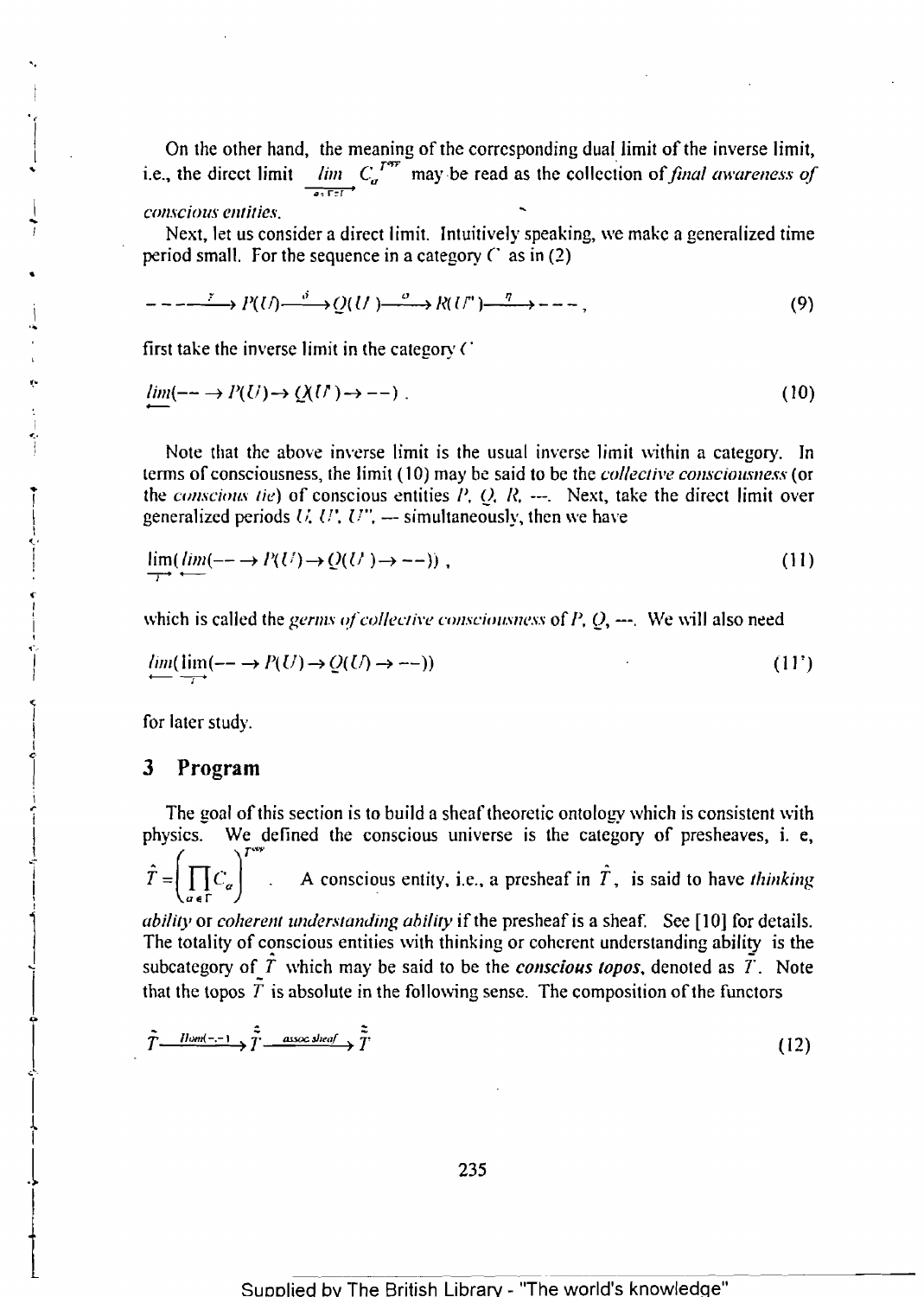$\tilde{r}$   $\longrightarrow$   $\hat{\tilde{r}}$ is an equivalence of categories, where  $Hom_{\tilde{T}}$ <br> $P \longrightarrow Hom_{\tilde{T}}(-, P)$ . Namely we have  $\tilde{\tilde{T}} \approx \tilde{T}$ .  $(-,-)$   $\tilde{T} \longrightarrow \hat{\tilde{T}}$  is defined by

i

i

I

I

\ l

I  $-$ 

 $\vert$  $\frac{1}{2}$ 

... I I

 $\overline{\mathbf{L}}$ 

The index set  $\Gamma$  may be divided into several parts. The first part of  $\Gamma$  is used for physical world categories. We will use integers as indices for physical categories:  $C_i$ ,  $j = 0, 1, 2, \dots$   $\in \Gamma$  where  $C_0$  is the generalized time category T itself,  $C_1$  is the micro world, and  $C_2$  is the macro world. We consider that  $C_1$  and  $C_2$  are discrete categories with structures. In this formulation, the physical existence, i.e., the object in  $C_2$ , of a conscious entity like a human being is only a "slice" (or a "foam" as in Zen) of the product category  $\prod C_{\alpha}$ . For example, non-organic matter M without cognitive functions like non-living things in the usual sense can be considered as a presheaf  $M$ 

such that the trivial components of  $M(U)$  are in cognitive categories. For example, even if  $M(U)$  appears at two different locations in any distance apart in  $C_2$ , as long as it is an entity *AI,* communication of infonnation between the locations should be it is an entity M, communication of information between the locations should be<br>simultaneous. Namely, an object in the product category  $\prod_{\alpha \in \Gamma} C_{\alpha}$ , therefore whose

component in each category  $C_{\alpha}$ , is the image of the functor from  $C_0$  to  $\prod C_{\alpha}$ .

Let P and Q be conscious entities and let  $U$  and  $V$  be generalized time periods in T. Note that for P and Q whose  $C_2$ -components of  $P(U)$  and  $Q(U)$  are non-trivial, and for a morphism from  $U$  to  $V$ , there are no morphisms from  $P(V)$  to  $P(U)$  and from *P(U)* to  $Q(U)$  in  $C_2$ . This is because category  $C_2$  is discrete. This means that there is no communication in  $C_2$ . However, in a cognitive category, there can exist a morphism from *P(L'j* to *Q(llj.* For a conscious entity *P* and a generalized time period U, the components in these categories of  $P(U)$  are the P's awareness in those categories.

Our approach to ontology may begin with the following definition in terms of sheaf-category theory.

3.1 *Definition of Existence*. An E exists if and only if there exists a presheaf *E* in the conscious universe T such that if E is an object in a cognitive category  $C$ , then E is *isomorphic* to the C-component of  $E(U)$  for a generalized time period  $U<sub>z</sub>$  and if E is an object in a discrete category e.g.,  $C_1$  and  $C_2$ , then E *equals* the corresponding component of  $E(U)$ . We say that E exists *purely non-cognitively* (purely physically) when the only non-trivial components of the associated presheaf are in the physical categories like in  $C_1$  and  $C_2$ . We also say that E exists *purely cognitively* when the associated presheaf E has non-trivial components only in cognitive categories.

Notice that the above definition of existence is most general in the sense that it gives the meaning of the notion "TO EXIST." Note that a conscious entity like a human being exists physically and cognitively. For example, an electron itself exists purely non-cognitively.

3.2 *Definition of Observation.* Let *P* be an object (conscious entity) of  $\overline{T}$  and let  $\overline{m}$ be an object of  $T$ . Then *P observes m* in  $C_2$  over a generalized time period *V* if there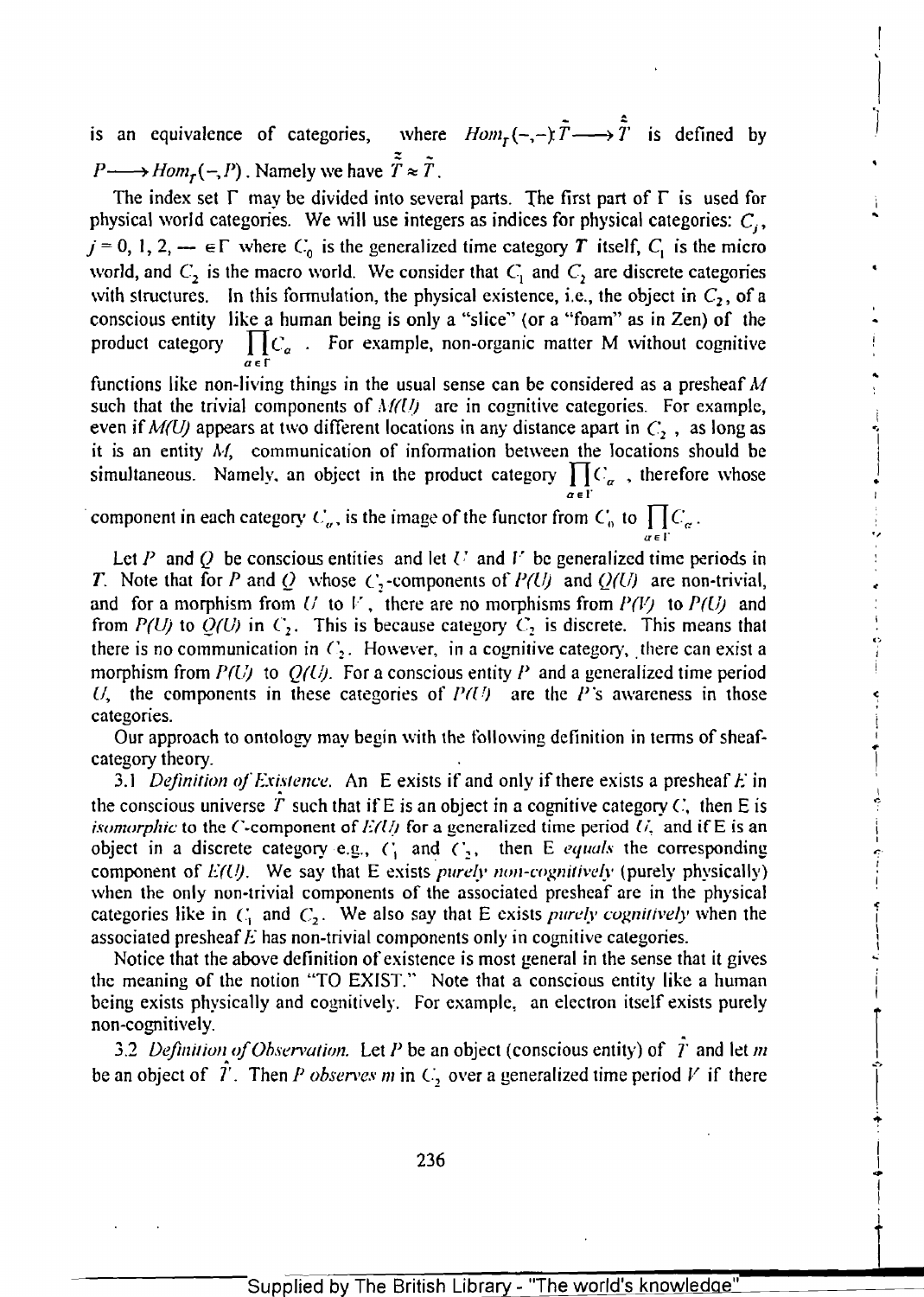exists a category C such that there exists a morphism from  $m(V)$  to  $P(V)$  in the category C. Notice that in order for *P* to be able to observe *m, P(V)* needs to be a non-trivial object in C, i.e.,  $P$  needs to be non-trivially aware. Namely,  $V$  needs to be "large enough" for  $P$  to be 'aware' to receive information from another object through a morphism in C. That is, for a smaller  $U \subset V$  in *V*, there may not exist a morphism from  $m(V)$  to  $P(V)$ . More generally, for P and Q in T, we define: P observes Q in a category C if there exists a morphism in C from  $Q(V)$  to  $P(V)$ . Recall that this definition coincides with the definition of the communication (or influence) from *Q(V)*  to *P(V).* In Zen, one sometimes says that Nature is inside one's Heart. The precise "description of this phrase should be as follows. When a conscious entity like human being P observes  $m$  in  $C_2$ , the above definition of observation means that in a category C there is a morphism f from  $m(V)$  to  $P(V)$ . The observation of the object  $m(V)$  by *P(V)* is the image  $f(m(V))$  'inside' the object *P(V)*. Namely, in Zen this means: When one opens one's eyes to see scenery, i.e., the  $C_2$ -component of  $m(V)$ , one is seeing the image  $f(m(V))$  in *P(V)* of his mind in the c

Next, we would like to apply the concept of a covering of an open set to consciousness. Let  $V$  be a generalized time period of  $T$ . Consider a covering of  $V$  $V=UV<sub>i</sub>$ . For a conscious entity P, in a non-discrete cognitive category C, we have a morphism called the restriction map from  $P(V)$  to  $P(V_j)$ . Let *m* be an elementary particle, e.g., electron, (which is regarded as an object of  $\hat{T}$ ). Then in the discrete category  $C_1$ , we have unobserved objects  $m(V_j)$  for those  $V_j$ . That is, the location of *m* in  $C_1$  cannot be determined. However, when *m* is observed by a conscious entity P, for some *V* there exists a morphism from  $m(V)$  to  $P(V)$ . Then the location of *m* in  $C_1$ can be determined for this specified *V.* (See the above definition of observation.) In the following diagram

$$
m(V) \longrightarrow P(V)
$$
  
\n
$$
\downarrow \qquad \downarrow \qquad \qquad (13)
$$
  
\n
$$
m(V_i) \qquad P(V_i)
$$

a morphism from  $m(V_i)$  to  $P(V_i)$  may not exist. For this specified V, the uniquely determined object  $m(V)$  exists, and such a morphism from  $m(V)$  to  $P(V)$  is induced. <sup>i</sup>Namely, our sheaf theoretic fonnulation provides the quantum properties, i.e., *collapse* 

of the wave and the wave property.<br>
3.3 Remark For a covering of a generalized time period *V*, i.e.,  $V = \bigcup_i V_i$ , consider the following diagram (13').

..L...-

 $\ddagger$ 

I I

r I ..,.

VIII - 1911 - 1911 - 1911 - 1911 - 1911 - 1911 - 1911 - 1911 - 1911 - 1911 - 1911 - 1911 - 1911 - 19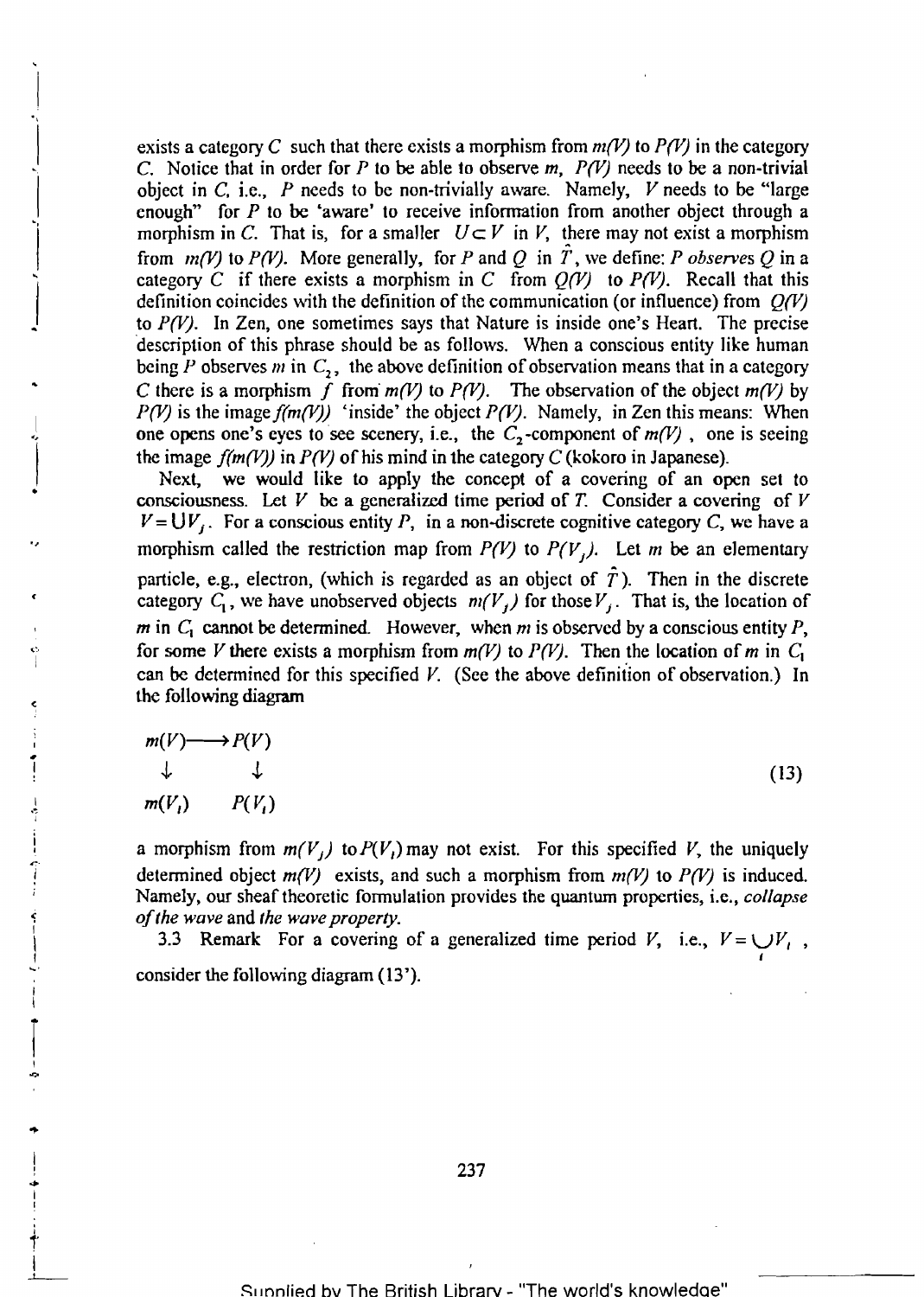$$
m(V) \qquad P(V)
$$
\n
$$
\downarrow \qquad \downarrow
$$
\n
$$
m(V_i) \longrightarrow P(V_i)
$$
\n
$$
\downarrow \qquad \downarrow
$$
\n
$$
m(V_i \cap V_j) \rightarrow P(V_i \cap V_j)
$$
\n(13')

If for all *i* and *j* in the indexed set, the observations  $s<sub>i</sub>$  during the generalized time periods  $V_i$  of m coincide with the observations  $s_{ij}$  during the intersections  $V_i \cap V_j$ , then since P is a sheaf, there exists *s* in P(V) such that the restriction of *s* to each  $V_i$ coincides with  $s_i$ , i.e.,  $s = \rho_i^V(s_i)$ . This indicates that the global observation of *m* in  $\hat{T}$ by a conscious entity P in  $\tilde{T}$  can be obtained by the local observation data of m by P.

r

,  $\mathbf{I}$ 

\

i

 $\overline{\phantom{a}}$ I

> I i

I 1 I ..

*3.4 Definition of Wave State* Let *m* be an object of  $\hat{T}$ , e.g., electron. Then the wave state of m is defined by the collection  $\{m(V)\}$  where unspecified (undetermined) generalized time periods *V* belong to  $\Omega$ <sub>5</sub>. Simbolically, the wave state of *m* in  $\hat{T}$  at  $\xi \in \mathbb{R}$  is defined as  $m(\Omega_{\xi})$ . When m in  $\hat{T}$  is observed by a conscious entity P in  $\tilde{T}$ , the unbiguity of the choice of V in  $\Omega_{\varepsilon}$  is collapsed, namely, spesfiying V in  $\Omega_{\varepsilon}$ .

As an application of this dependency on  $C_0$  as a domain of a functor, i.e., consequently, the simultaneity in  $C_2$ , we will give a sheaf theoretic interpretation of the Einstein-Podolsky-Rosen paradox. Here is a sketch of our formulation. A full length paper will appear in [9]. Consider one state comprised of two particles e.g., two electrons  $(e, e')$  with opposite spins. Let us denote the presheaf associated with the pair by (e, e ). Since our focus is on category  $C_2$ , for a generalized time period V, we consider the  $C_2$ -component of (e, e )(V) = (e(V), e (V)). Namely, a state is determined by a generalized time period V. When one measures (observes) the spin of one particle, i.e., by specifying a generalized time period V' in  $\Omega_{\varepsilon}$ , one will know what the spin of the other is simultaneously since a state is totally detennined by the time period *V': (e,*   $e^+(V') = (e(V'), e'(V'))$ . See the above definition 3.2 of observation and definition 3.4 of wave state.

During meditation, it is ideal for one to think nothing. Then, as we mentioned earlier, the cohomological object, i.e., the subquotient, is important. In deeper meditation, it may be said that to make all the components of  $P(U)$  final (and initial) objects in categories is even more important. When one thinks nothing, 'each object in objects in categories is even more important. When one minks nothing, each object in<br>each category  $C_{\alpha}$ ,  $\alpha \neq 1,2,---$ , is a trivial object. Then the cohomology is isomorphic to the original object, i.e., the trivial object. In Zen, "It is the oneness with the wholeness," might mean that to a final object in each category there exists a morphism (communication) from every object. Then the self-awareness map  $\rho_C^U: P(U) \longrightarrow P(U)$  is a trivial morphism where  $P(U)$  is a final object in a category.<br>A fractal-like self-similarity equation appears when one formulates this in terms of a sheaf category setting. Among  ${C_{\alpha}}_{\alpha \in \Gamma}$ , let  $C_{\omega}$  be the conscious universe *T* itself.

=:--~:-:--:--:-:-:--~=:--~-:-~-:-~ r..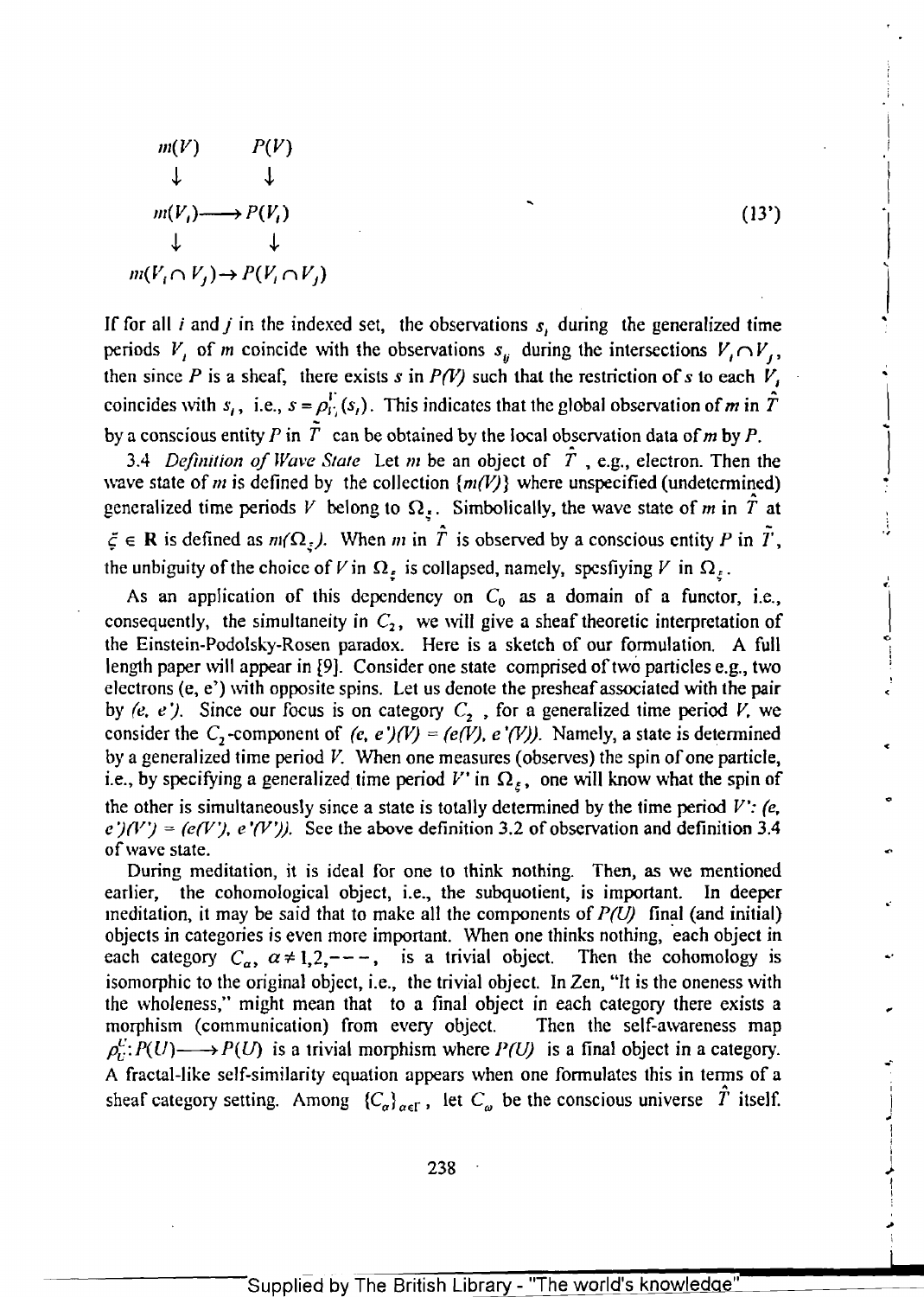Let P be a conscious entity in  $\hat{T}$  and let V be a generalized time period in T as before. Then the  $\omega$ -component of *P(V)* is a conscious entity in  $\hat{T}$ . Namely,  $P_{\omega}(V)$  is an I have the component of  $I(Y)$  is a conservation in  $I(Y)$  in a conservation of  $\hat{T}$ . Hence, it does make sense to evaluate at a generalized time V'. That is, one can consider  $(P_{\omega}(V)|(V))$ , which is an object of  $\prod_{i=1}^{N}C_{\alpha}$ . Then by considering its  $\overline{a}$  and  $\overline{a}$  and  $\overline{a}$  are  $\overline{a}$ 

 $\mathcal{C}_0$  components in  $\mathcal{C}_0$  and/or  $\mathcal{C}_\omega$  repeatedly, one can obtain various *self-similarity* equations

$$
P'(V''')\tag{14}
$$

where *l*,  $m = 1, 2, 3, \dots$ , and the subscripts 0 and  $\omega$  are omitted in (14). According to the equation (14), when one says "I," one would not know of which level of "I" one is speaking. Let us consider a special sequence in a cognitive category  $C$  as follows:

$$
---\rightarrow P(U)\rightarrow P_{\Gamma}^{C=Id_{P,\Gamma_{1}}}\rightarrow P(U)\rightarrow P_{\Gamma}^{C=Id_{P,\Gamma_{1}}}\rightarrow P(U)\rightarrow---.
$$
\n(15)

Then the usual inverse limit (in the sense that the limit is taken in one category) of this sequence (15):  $\lim P(U)$  is an object in C. This inverse limit indicates the high selfawareness of P in C. Equation (14) and the inverse limit  $\lim P(U)$  of (15) both indicate the ambiguity of the notion of "Self." The inverse limit of  $(15)$  corresponds to one of

 $\overline{\phantom{a}}$ the fundamental introductory questions in Zen: *Who is that I who asks who I am?*<br>It is not clear what the direct limit  $\lim_{x \to 0} P(U)$  of the sequence (14) means in terms of

consciousness. ,

.1

j

.<br>.<br>.  $\vert$ 

 $\int$ 

I ~.

> I  $\vert$

!

.>I

.1

1

 $\mathbf{I}$ 

#### **4 Conclusion**

. We capture the awareness of an entity *P* as the image of a contravariant functor (i.e., a presheaf) from a generalized time category *T* into a product category of categories. More precisely, we have equation (\*):  $P(\Omega_{\xi}) = \{P(V)|V \in \Omega_{\xi}\}\$ in  $\prod C_{\alpha}$ . An auto  $a \in \Gamma$ 

communication within the entity  $P$ , including e.g., understanding and self-awareness, is a morphism from  $P(V)$  to  $P(V')$ , where V and V' are objects of T. Communication (information exchange) between two entities  $P$  and  $Q$  is a natural transformation between them. We build a scheme in terms of sheaf theory and categorical notions so that the interactions among entities with mind (conscious entity in the usual sense) and entities without mind (matter in the usual sense) can provide ontologically consistent precise formulations of an observation by a conscious entity, hence the collapse of the wave in quantum mechanics. The notions of limits and cohomological objects provide formulations for higher mental activities of conscious entities.